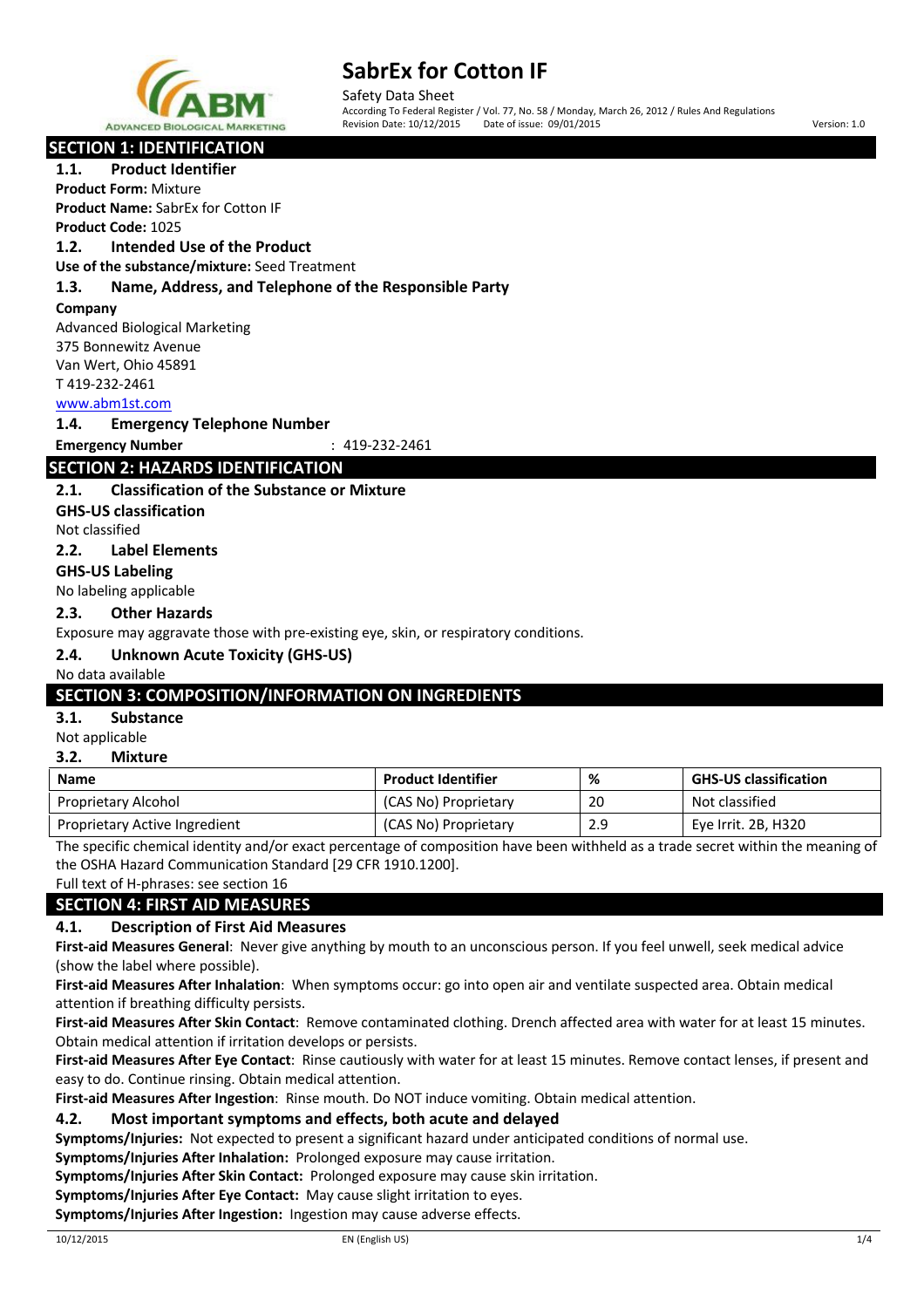Safety Data Sheet

According to Federal Register / Vol. 77, No. 58 / Monday, March 26, 2012 / Rules and Regulations

#### **4.3. Indication of Any Immediate Medical Attention and Special Treatment Needed**

If exposed or concerned, get medical advice and attention. If medical advice is needed, have product container or label at hand.

### **SECTION 5: FIRE-FIGHTING MEASURES**

#### **5.1. Extinguishing Media**

**Suitable Extinguishing Media:** Water spray, dry chemical, foam, carbon dioxide.

**Unsuitable Extinguishing Media:** Do not use a heavy water stream. Use of heavy stream of water may spread fire.

#### **5.2. Special Hazards Arising From the Substance or Mixture**

**Fire Hazard:** Not considered flammable but may burn at high temperatures.

**Explosion Hazard:** Product is not explosive.

**Reactivity:** Hazardous reactions will not occur under normal conditions.

#### **5.3. Advice for Firefighters**

**Precautionary Measures Fire:** Exercise caution when fighting any chemical fire.

**Firefighting Instructions:** Use water spray or fog for cooling exposed containers.

**Protection During Firefighting:** Do not enter fire area without proper protective equipment, including respiratory protection.

#### **SECTION 6: ACCIDENTAL RELEASE MEASURES**

#### **6.1. Personal Precautions, Protective Equipment and Emergency Procedures**

**General Measures**: Avoid prolonged contact with eyes, skin and clothing. Avoid breathing (vapor, mist, spray).

#### **6.1.1. For Non-emergency Personnel**

**Protective Equipment:** Use appropriate personal protection equipment (PPE).

**Emergency Procedures:** Evacuate unnecessary personnel.

#### **6.1.2. For Emergency Responders**

**Protective Equipment:** Equip cleanup crew with proper protection.

**Emergency Procedures:** Ventilate area. Upon arrival at the scene, a first responder is expected to recognize the presence of dangerous goods, protect oneself and the public, secure the area, and call for the assistance of trained personnel as soon as conditions permit.

#### **6.2. Environmental Precautions**

Prevent entry to sewers and public waters.

#### **6.3. Methods and Material for Containment and Cleaning Up**

**For Containment:** Contain any spills with dikes or absorbents to prevent migration and entry into sewers or streams. **Methods for Cleaning Up:** Clean up spills immediately and dispose of waste safely. Transfer spilled material to a suitable container for disposal. Contact competent authorities after a spill.

**6.4. Reference to Other Sections**

See Heading 8. Exposure controls and personal protection. See Section 13, Disposal Considerations.

#### **SECTION 7: HANDLING AND STORAGE**

#### **7.1. Precautions for Safe Handling**

**Precautions for Safe Handling:** Wash hands and other exposed areas with mild soap and water before eating, drinking or smoking and when leaving work. Avoid prolonged contact with eyes, skin and clothing. Avoid breathing vapors, mist, spray. **Hygiene Measures:** Handle in accordance with good industrial hygiene and safety procedures.

#### **7.2. Conditions for Safe Storage, Including Any Incompatibilities**

**Technical Measures:** Comply with applicable regulations.

**Storage Conditions:** Keep container closed when not in use. Store in a dry, cool place. Keep/Store away from direct sunlight, extremely high or low temperatures and incompatible materials.

**Incompatible Products:** Strong acids, strong bases, strong oxidizers.

# **7.3. Specific End Use(s)** Seed Treatment

# **SECTION 8: EXPOSURE CONTROLS/PERSONAL PROTECTION**

# **8.1. Control Parameters**

For substances listed in section 3 that are not listed here, there are no established exposure limits from the manufacturer, supplier, importer, or the appropriate advisory agency including: ACGIH (TLV), NIOSH (REL), or OSHA (PEL).

# **8.2. Exposure Controls**

**Appropriate Engineering Controls** : Emergency eye wash fountains and safety showers should be available in the immediate vicinity of any potential exposure. Ensure adequate ventilation, especially in confined areas. Ensure all national/local regulations are observed.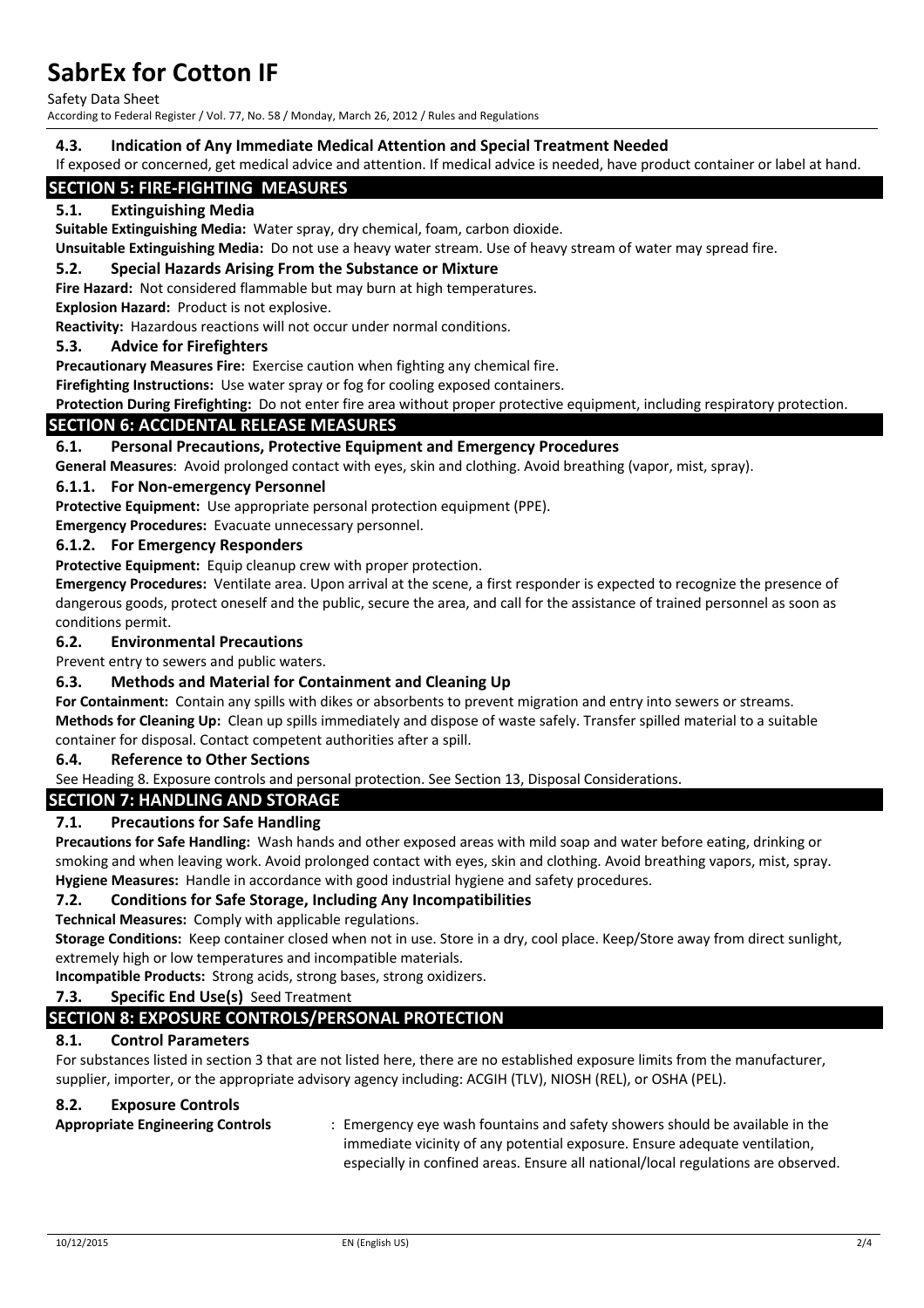Safety Data Sheet

According to Federal Register / Vol. 77, No. 58 / Monday, March 26, 2012 / Rules and Regulations

| <b>Personal Protective Equipment</b>                                 | : Gloves. Protective clothing. Protective goggles.                                                                                                                     |  |
|----------------------------------------------------------------------|------------------------------------------------------------------------------------------------------------------------------------------------------------------------|--|
|                                                                      |                                                                                                                                                                        |  |
| <b>Materials for Protective Clothing</b>                             | : Chemically resistant materials and fabrics.                                                                                                                          |  |
| <b>Hand Protection</b>                                               | Wear protective gloves.                                                                                                                                                |  |
| <b>Eye Protection</b>                                                | : Chemical safety goggles.                                                                                                                                             |  |
| <b>Skin and Body Protection</b>                                      | : Wear suitable protective clothing.                                                                                                                                   |  |
| <b>Respiratory Protection</b>                                        | : If exposure limits are exceeded or irritation is experienced, approved respiratory<br>protection should be worn. In case of inadequate ventilation, oxygen deficient |  |
|                                                                      | atmosphere, or where exposure levels are not known wear approved respiratory                                                                                           |  |
|                                                                      | protection.                                                                                                                                                            |  |
| <b>Other Information</b>                                             | : When using, do not eat, drink or smoke.                                                                                                                              |  |
| <b>SECTION 9: PHYSICAL AND CHEMICAL PROPERTIES</b>                   |                                                                                                                                                                        |  |
| <b>Information on Basic Physical and Chemical Properties</b><br>9.1. |                                                                                                                                                                        |  |
| <b>Physical State</b>                                                | : Liquid                                                                                                                                                               |  |
| Appearance                                                           | : Green/Brown                                                                                                                                                          |  |
| Odor                                                                 | No data available                                                                                                                                                      |  |
| <b>Odor Threshold</b>                                                | No data available                                                                                                                                                      |  |
| рH                                                                   | 6.8<br>$\ddot{\phantom{a}}$                                                                                                                                            |  |
| <b>Evaporation Rate</b>                                              | No data available                                                                                                                                                      |  |
| <b>Melting Point</b>                                                 | No data available                                                                                                                                                      |  |
| <b>Freezing Point</b>                                                | No data available                                                                                                                                                      |  |
| <b>Boiling Point</b>                                                 | No data available                                                                                                                                                      |  |
| <b>Flash Point</b>                                                   | No data available                                                                                                                                                      |  |
| <b>Auto-ignition Temperature</b>                                     | No data available                                                                                                                                                      |  |
| <b>Decomposition Temperature</b>                                     | No data available                                                                                                                                                      |  |
| Flammability (solid, gas)                                            | No data available                                                                                                                                                      |  |
| <b>Vapor Pressure</b>                                                | No data available                                                                                                                                                      |  |
| Relative Vapor Density at 20 °C                                      | No data available                                                                                                                                                      |  |
| <b>Relative Density</b>                                              | No data available                                                                                                                                                      |  |
| Solubility                                                           | No data available                                                                                                                                                      |  |
| <b>Partition Coefficient: N-Octanol/Water</b>                        | No data available                                                                                                                                                      |  |
| <b>Viscosity</b>                                                     | No data available                                                                                                                                                      |  |
| 9.2.<br><b>Other Information</b> No additional information available |                                                                                                                                                                        |  |

# **SECTION 10: STABILITY AND REACTIVITY**

**10.1. Reactivity:** Hazardous reactions will not occur under normal conditions.

**10.2. Chemical Stability:** Stable under recommended handling and storage conditions (see section 7).

- **10.3. Possibility of Hazardous Reactions:** Hazardous polymerization will not occur.
- **10.4. Conditions to Avoid:** Direct sunlight, extremely high or low temperatures, and incompatible materials.
- **10.5. Incompatible Materials:** Strong acids, strong bases, strong oxidizers.

#### **10.6. Hazardous Decomposition Products:** Not available

# **SECTION 11: TOXICOLOGICAL INFORMATION**

### **11.1. Information On Toxicological Effects**

**Acute Toxicity:** Not classified

**Skin Corrosion/Irritation:** Not classified (**pH:** 6.8)

**Serious Eye Damage/Irritation:** Not classified (**pH:** 6.8)

**Respiratory or Skin Sensitization:** Not classified

**Germ Cell Mutagenicity:** Not classified

**Carcinogenicity:** Not classified

**Reproductive Toxicity:** Not classified

**Specific Target Organ Toxicity (Single Exposure):** Not classified